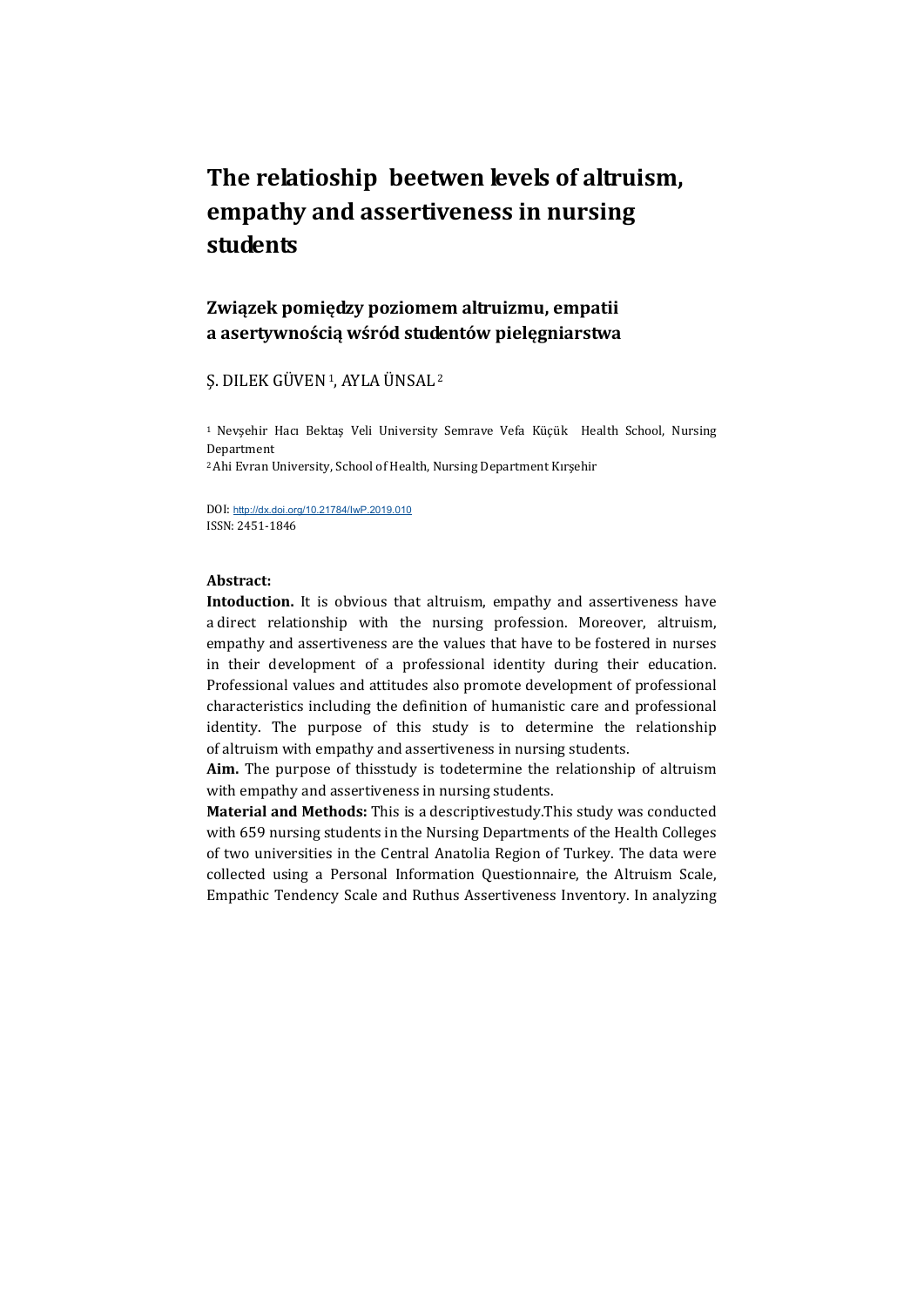the data, percentage distribution, mean standard deviation, correlation analysis, and confidence analysis were used.

Results: The students' mean altruism score was found to be 62.69±11.35, their mean empathic tendency score 66.25±11.05 and their mean Ruthus Assertiveness Inventory score 7.36±15.52. A positive linear and statistically significant correlation was found between the altruism and empathic tendencies of the students who took part in the study (r=0.181, p=0.000) and between their altruism and Ruthus Assertiveness Inventory levels (r=0.186, p=0.000).

Conclusion. As the students' empathic tendencies and assertiveness increase, the level of their altruism also increases.

Keywords: altruism, empathic tendency, assertiveness, nursing students

#### Streszczenie:

Wstęp. Oczywistym jest, że altruizm, współczucie i asertywność to pojęcia, które mają bezpośredni związek z zawodem pielęgniarki. Co więcej, altruizm, empatia i asertywność to wartości, które muszą być pielęgnowane przez pielęgniarki w rozwijaniu tożsamości zawodowej podczas ich edukacji. Profesjonalne wartości i postawy promują również rozwój cech zawodowych, w tym definicje opieki i tożsamości zawodowej. Celem tego badania jest określenie związku pomiędzy altruismem, empatią a asertywnością u studentów pielęgniarstwa.

Cel. Celem tego badania jest określenie związku pomiędzy altruizmem, empatią a asertywnością u studentów pielęgniarstwa.

Materiał i metody. Jest to badanie opisowe. Badanie zostało przeprowadzone wśród 659 studentów pielęgniarstwa na wydziałach pielęgniarskich kolegiów zdrowia dwóch uniwersytetów w regionie Centralnej Anatolii w Turcji. Dane zostały zebrane za pomocą kwestionariusza osobowego , skali altruizmu , Empathic Tendency Scale i Ruthus Assertiveness Inventory W analizie danych zastosowano rozkład procentowy, średnie odchylenie standardowe, analizę korelacji i analizę ufności.

Wyniki. Średni wynik oceny altruizmu studentów wynosił 62,69 ± 11,35,ich średnia skłonność do empatii/ średnia cena postawy empatycznej wynosi 66,25  $\pm$  11,05, a ich średnia ocena Ruthus Aseriveness Inventory 7,36  $\pm$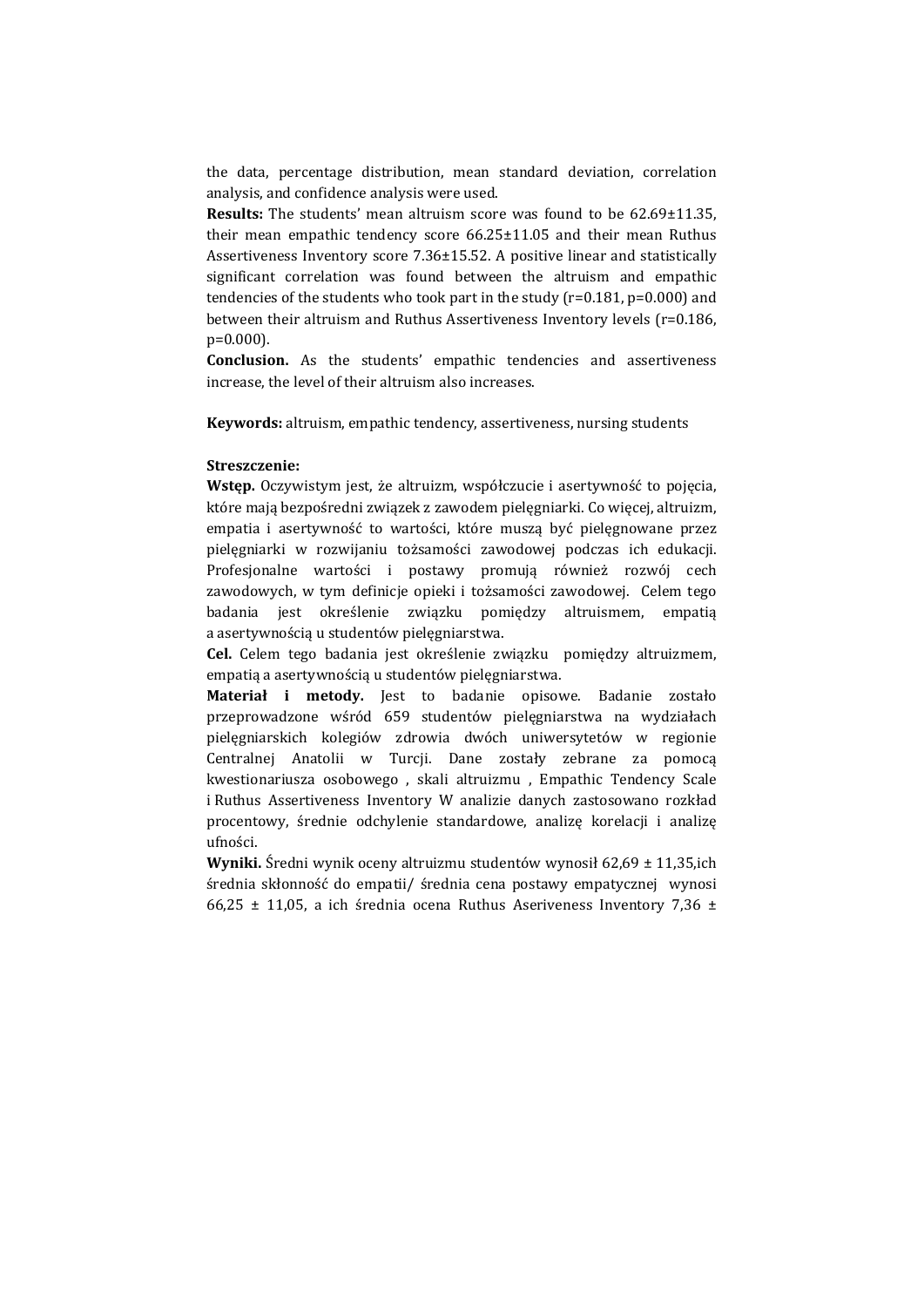15,52. Stwierdzono dodatnią liniową i statystycznie istotną korelację między altruizmem a postawami empatycznymi/skłonnością do empatii studentów , którzy wzięli udział w badaniu ( $r = 0.181$ ,  $p = 0.000$ ) oraz między ich altruizmem a poziomem Assertiveness Inventory Ruthus ( $r = 0.186$ ,  $p =$ 0,000).

Wnioski. Wraz ze wzrostem skłonności do empatii studentów i ich asertywności wzrasta również poziom ich altruizmu.

Słowa kluczowe: altruizm, tendencja empatyczna, asertywność, studenci pielęgniarstwa

## Introduction

Altruism is defined as attention and care without any expectation other than the belief in helping and benefiting others or protecting them from harm [1]. The objective of the professionals whose fundamental values include altruism is to serve and help humans and to contribute to social development [2]. Nursing has been described throughout the history as one of the helping/altruist professions. It has been stated that altruism is at the foundation of nursing and people with a high level of altruism choose the profession of nursing because they wish to help people with a deep affection [2,3].

Despite some views defending that psychomotor skills lie at the root of nursing care, sources state that nursing care practices cannot be explained either mechanically or depending on the skills of the practitioner; the power behind these skills relate only to the creativity, sensitivity and communication competency of nurses. For this reason, besides improving their psychomotor skills, nurses are expected to be at a desired level in creativity, interpersonal sensitivity, empathy and communication skills [3].

The process is called empathy when someone puts himself in the place of the person he faces, looks at the events from their point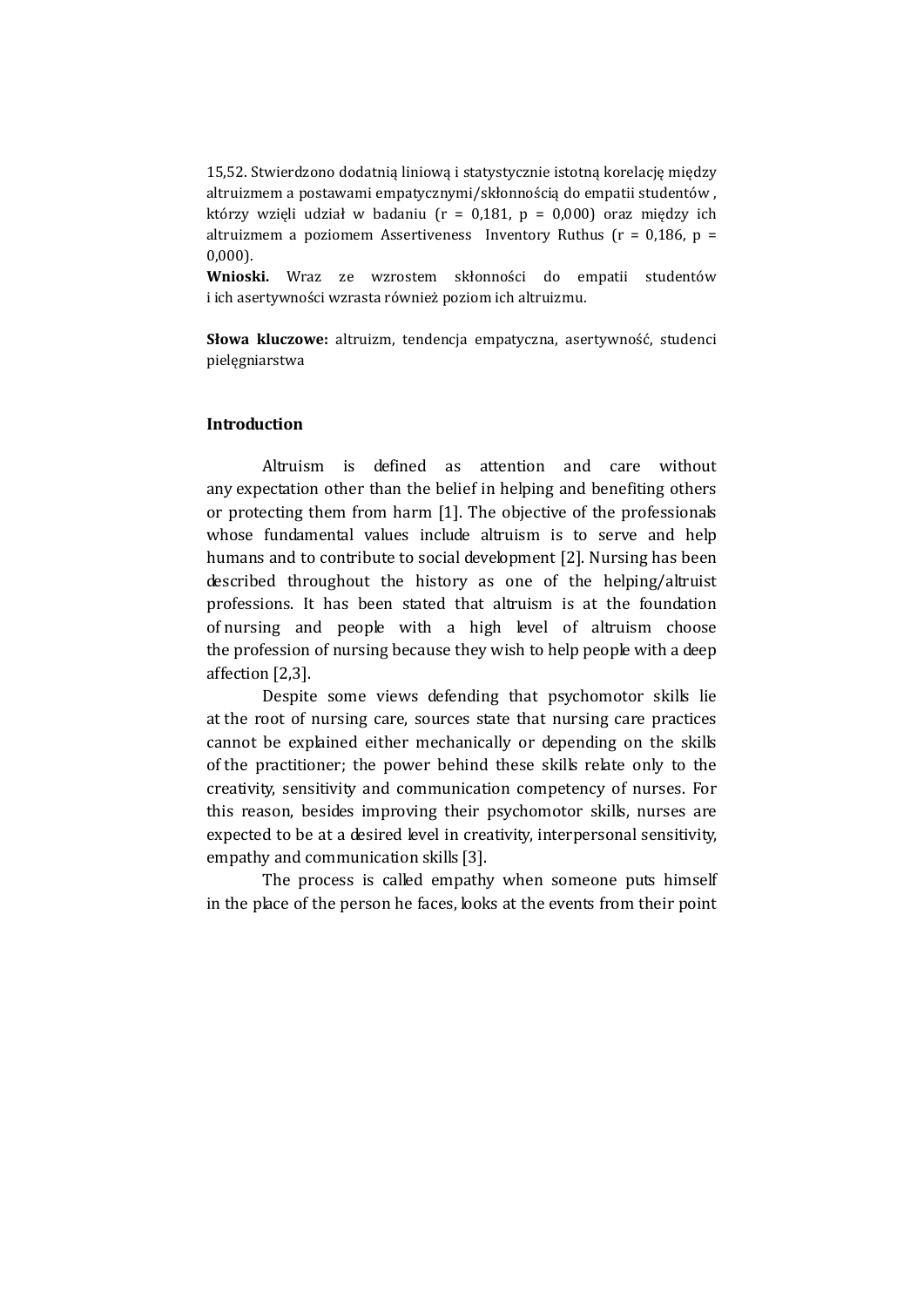of view, understands and feels that person's emotions and thoughts correctly and conveys this to them. Empathic tendency is the potential of an individual to show empathy. Empathic tendency is reported to be the ability to understand the feelings of the client and being affected by their emotional experiences and the willingness to help [4]. Looking at them from this perspective, empathic tendencies produce positive impact on altruistic behavior and empathic tendency is used as a criterion in defining altruistic behavior [5]. Empathic capacity and tendency are reported to lead to altruistic behaviors to relieve the troubles of others [6,7]. People who have empathic tendencies help a person they perceive to be in need at a higher rate [8].

When an individual claims his personality, dignity and rights, expresses his views, feelings and thoughts honestly and directly, respecting the beliefs and needs of others as much as he respects his own beliefs and needs without being passive but without being aggressive either, this is called assertiveness [9]. The fact that nursing profession is totally people oriented, coordinated and actual, it follows that nurses have to be assertive [10]. Khalil has stated that people cannot help others because they are not assertive [11]. This implies that altruist behaviors can be seen more commonly in assertive people. Ismenand Yildizhave demonstrated in their study with teachers that assertive people are more altruistic compared to meek people [12]. Rushton, Fulker, Neale, NiasandEysenck[13]have found a positive correlation between assertiveness and altruism.

It is obvious that altruism, empathy and assertiveness have a direct relationship with the nursing profession. Moreover, altruism, empathy and assertiveness are the values that have to be fostered in nurses in their development of a professional identity during their education. Professional values and attitudes also promote development of professional characteristics including the definition of humanistic care and professional identity [14,15]. Altruism, empathy and assertiveness are necessary values for professional nursing practices. In this context, we believe that the results to be obtained from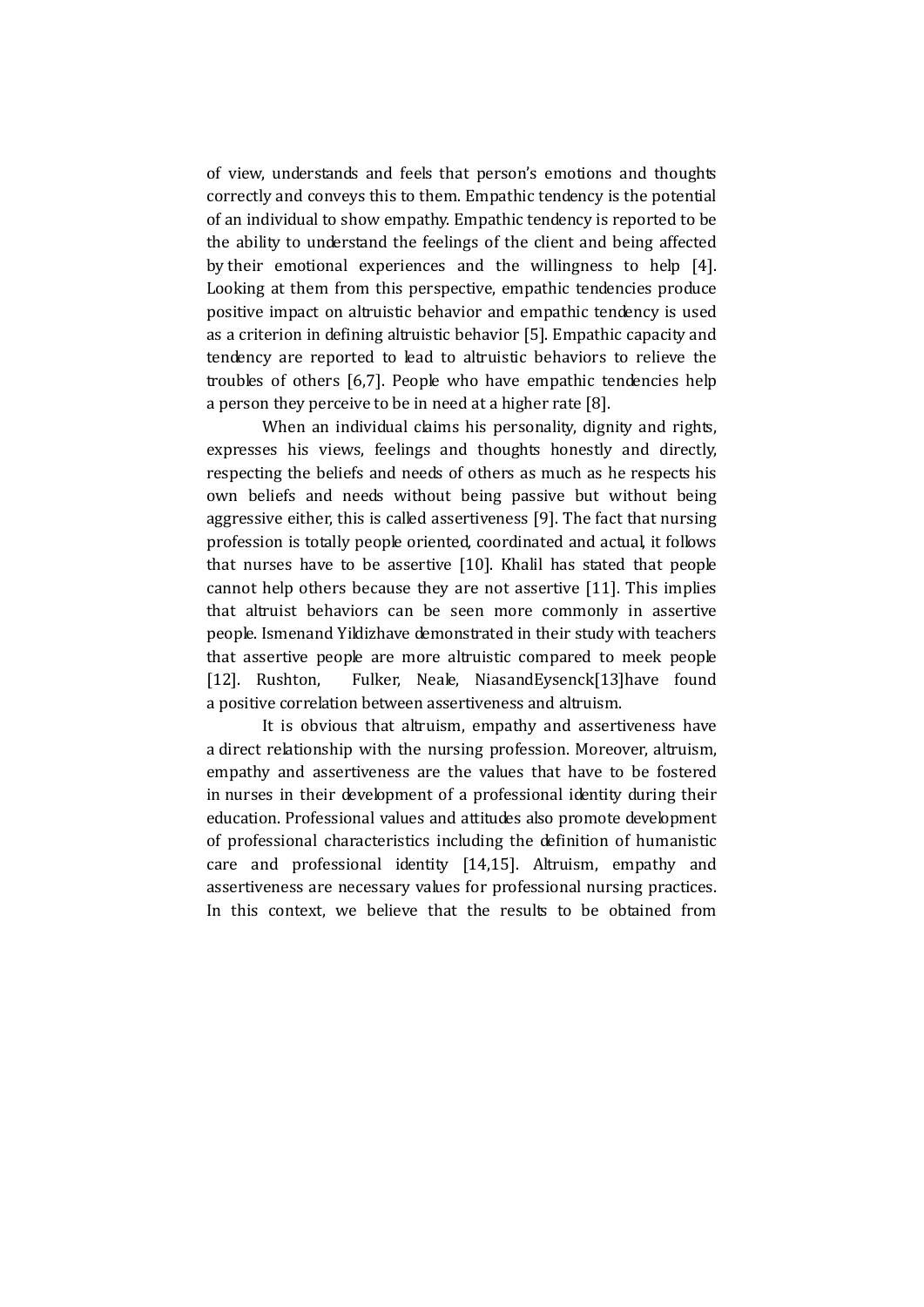examination of these values will provide guidelines for the training and practices towards assimilating these values and useful information for developing more effective strategies. For this reason, we aimed at determining the relationship of altruism level in nursing students with their empathy and assertiveness in the present study.

The purpose of this study is to determine the relationship of altruism with empathy and assertiveness in nursing students.

The study sought answers to the following questions:

- What are the altruism levels, empathic tendency levels and boldness levels of nursing students?
- Is there a relationship between the altruism, empathic tendency and boldness levels of nursing students?

#### Material and Methods

#### Design and Sample

The population of this descriptive study consisted of 1050 nursing students in the Nursing Departments of the Health Colleges of two universities in the Central Anatolia Region of Turkey. No sampling was attempted and the study was completed with 659 students due to absences and unwillingness to participate. The study data were collected from April to May 2015. The study data were collected using a Personal Information Questionnaire, the Altruism Scale, Empathic Tendency Scale and Ruthus Assertiveness Inventory. The questionnaire and scales were distributed by the investigators to the students in their classrooms and were collected after they were completed. Permissions were obtained before starting the study from the institutions where the study was conducted and from the students.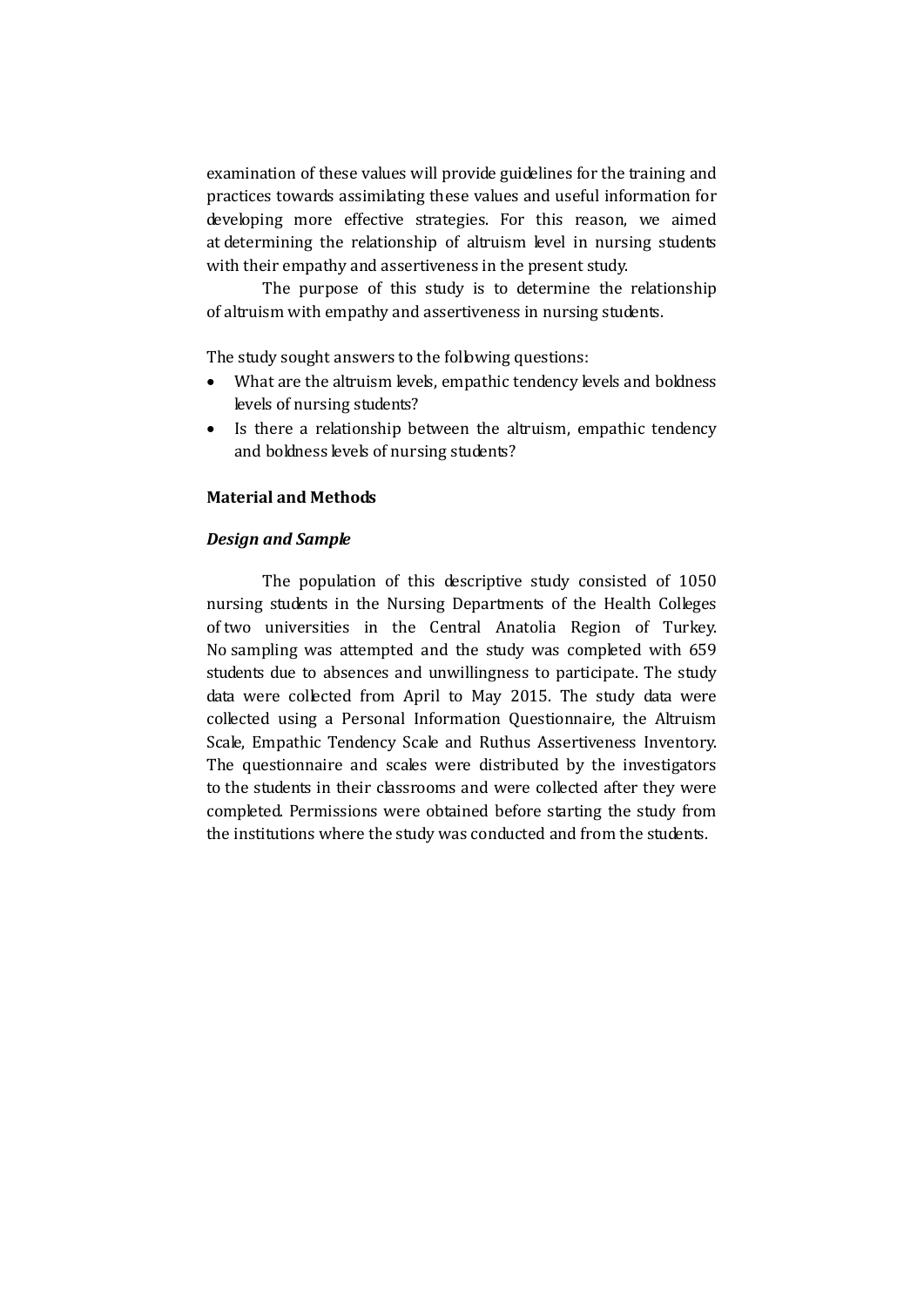#### **Instruments**

Personal Information Questionnaire: The questionnaire consisted of 5questionsto determine the students' ages, genders, marital statuses, grades and satisfaction with their choice of profession.

Altruism Scale (AS): This was developed by London and Bower [16] and was tested for validity and reliability in Turkish by Akbaba[17]. The scale has 20 items. It is a likert-type scale where 1 stands for the lowest and 5 the highest. The points marked are summed to obtain the total score, the highest obtainable being 100 and the lowest 20. Higher scores indicate higher levels of altruism and lower scores lower levels of altruism. The scale's Cronbach Alpha value is 0.85. The scale's Cronbach Alpha value was calculated to be 0.81 in our study.

Empathic Tendency Scale (ETS): ETS was developed by Dokmen[18] tomeasure the empathizing potential of individuals in daily life. It is a likert-type scale consisting of 20 questions, each of which is scored from 1 to 5. The minimum score obtainable from the scale is 20 and the maximum is 100. A high score indicates a high empathic tendency and a low one a low empathic tendency. The scale's Cronbach Alpha value is 0.88. The scale's Cronbach Alpha value was calculated to be 0.81 in our study.

Rathus Assertiveness Inventory (RAI):It was developed by Spencer Rathus to measure assertiveness in interpersonal relationships and was tested for validity and reliability in Turkish by Voltan[19]. RAI consists of 30 items containing positive and negative statements. The assertiveness score is obtained by adding the numeric values of the positive statements and the numeric values of the negative statements separately. The responses to the positive statements (3, 6, 7, 8, 10, 18, 20, 21, 22, 25, 27, 28 and 29 – 13 items) are "very much like me" (+3 points), "rather like me" (+2 points), "somewhat like me" (+1 point), "somewhat unlike me" (-1 point), "rather unlike me" (-2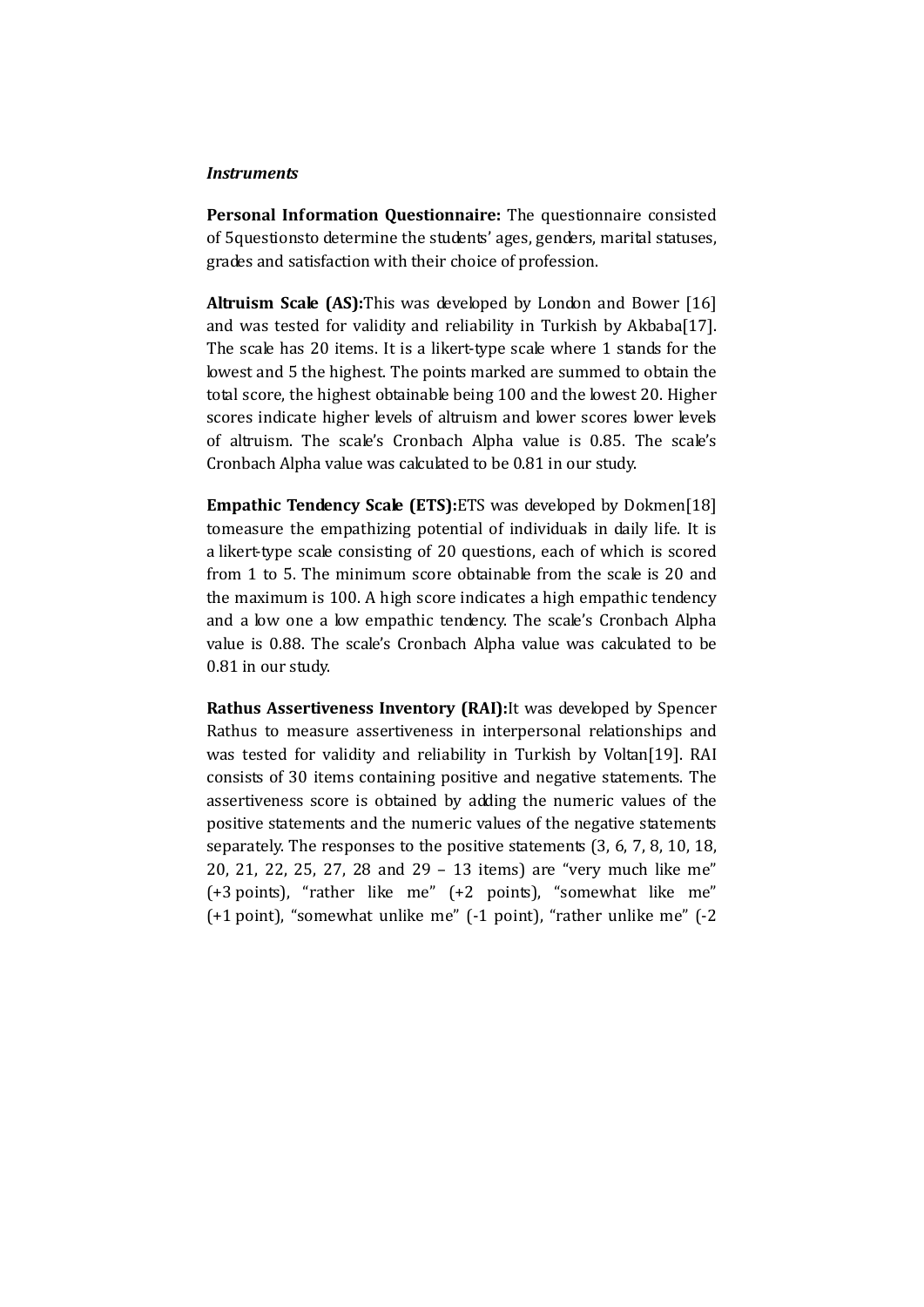points), "very unlike me" (-3 points) and the responses to negative statements (1, 2, 4, 5, 9, 11, 12, 13, 15, 16, 17, 19, 23, 24, 26 and 30 – 17 items) are "very much like me" (-3 points), "rather like me" (-2 points), "somewhat like me" (-1 point), "somewhat unlike me" (+1 point), "rather unlike me" (+2 points), "very unlike me" (+3 points). The total score obtainable ranges between -90 and +90. In scoring RAI, a score between -90.00 and +10.00 is assessed in the category of being meek/passive, a score between +11.00 and +70.00 as being assertive and a score between +71.00 and +90.00 as being aggressive. The scale's Cronbach Alpha value is 0.70. The scale's Cronbach Alpha value was calculated to be 0.60 in our study.

#### Data Analysis

The data were analyzed electronically in the study. Percentage distribution, mean standard deviation, correlation analysis and confidence analysis were used in the statistical analyses. A value of  $p<0.05$  was accepted as significant in the statistical tests.

## **Results**

From the students taking part in the study, 72.9% were female, 1.5% married, 36.4% were in their first year, 30.8% in their second year, 20.0% in their third year, and 12.7% in their fourth year. Their ages ranged between 17 and 35, with a mean age of 20.56±1.90. 53.7% of the students were graduates of ordinary high school and 88.5% of them had nuclear type families. The mothers of 62.4% of the students and the fathers of 47.2% of them were graduates of primary school; the mothers of 84.5% and the fathers of 28.5% were unemployed. 27.2% of the students had one sibling, 61.3% had 1-10 close friends, and 68.4% described him/herself as being a conformist/cheerful person. 50.8% of the students stated that they were pleased to have chosen the nursing profession.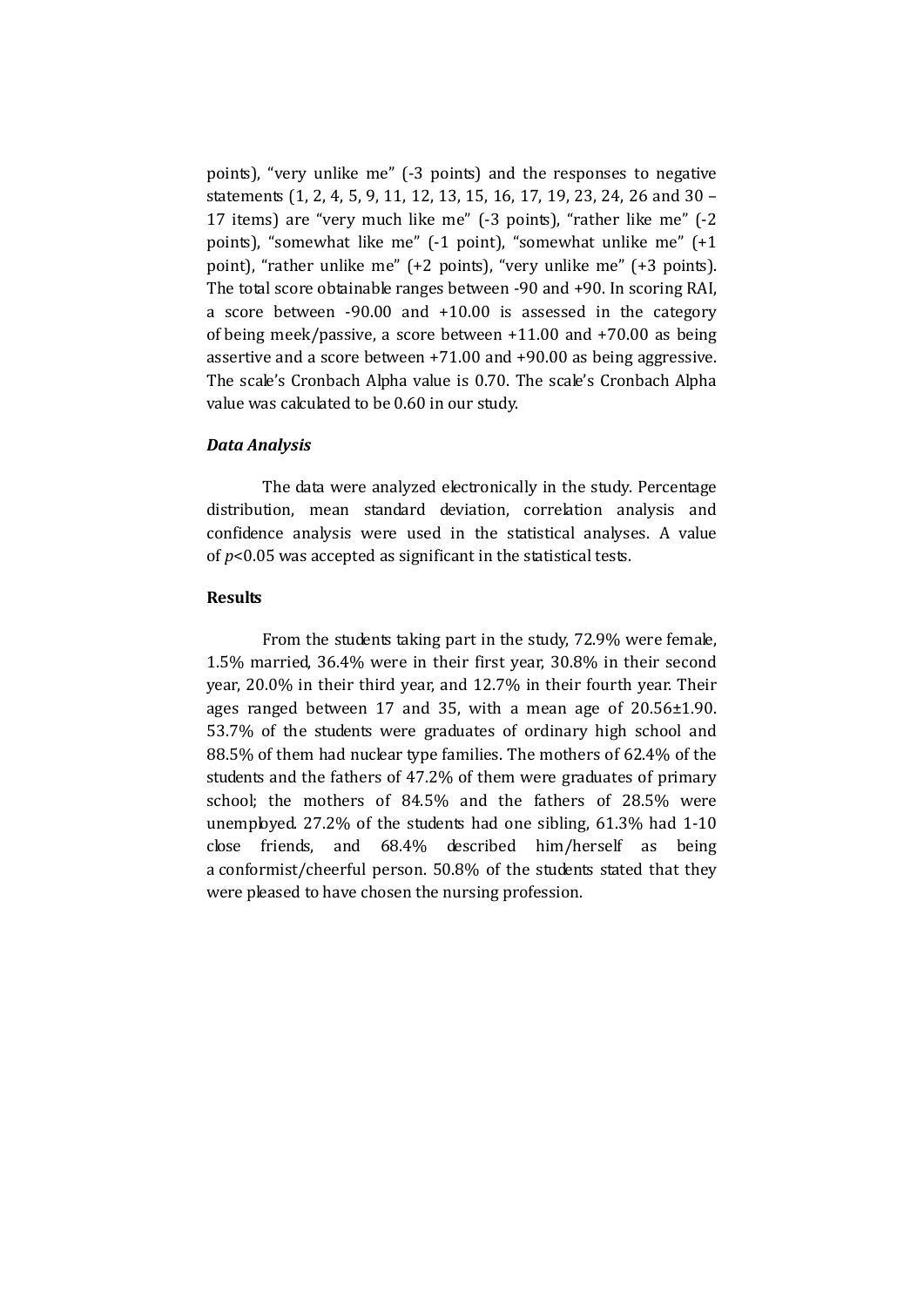Table 1. Students' mean scores of altruism, empathic tendency and RAI (n=659)

| <b>Variables</b> | $X \pm SD$        | Min   | <b>Max</b> | <b>Score</b>    |
|------------------|-------------------|-------|------------|-----------------|
|                  |                   |       |            | <b>Interval</b> |
| <b>Altruism</b>  | 62.69±11.35       | 20    | 92         | 20-100          |
| Empathic         | $66.25 \pm 11.05$ | 27    | 93         | 20-100          |
| tendency         |                   |       |            |                 |
| <b>RAI</b>       | $7.36 \pm 15.52$  | $-33$ | 72         | $-90-+90$       |

Source: own research results

The students' mean altruism score turned out to be 62.69±11.35, mean empathic tendency score 66.25±11.05 and mean RAI score 7.36±15.52 (Table 1).

Table 2. Correlation between the students' altruism and their empathic tendency and RAI levels (n=659).

|            | Altruism |       |       |
|------------|----------|-------|-------|
|            | n        |       | p     |
| Empathic   | 659      | 0.165 | 0.000 |
| tendency   |          |       |       |
| <b>RAI</b> | 659      | 0.183 | 0.000 |

Source: own research results

We found a positive, linear and statistically significant correlation between the participating students' altruism and empathic tendencies  $(r=0.181, p=0.000)$  and their altruism and RAI levels  $(r=0.186, p=0.000)$  (Table 2).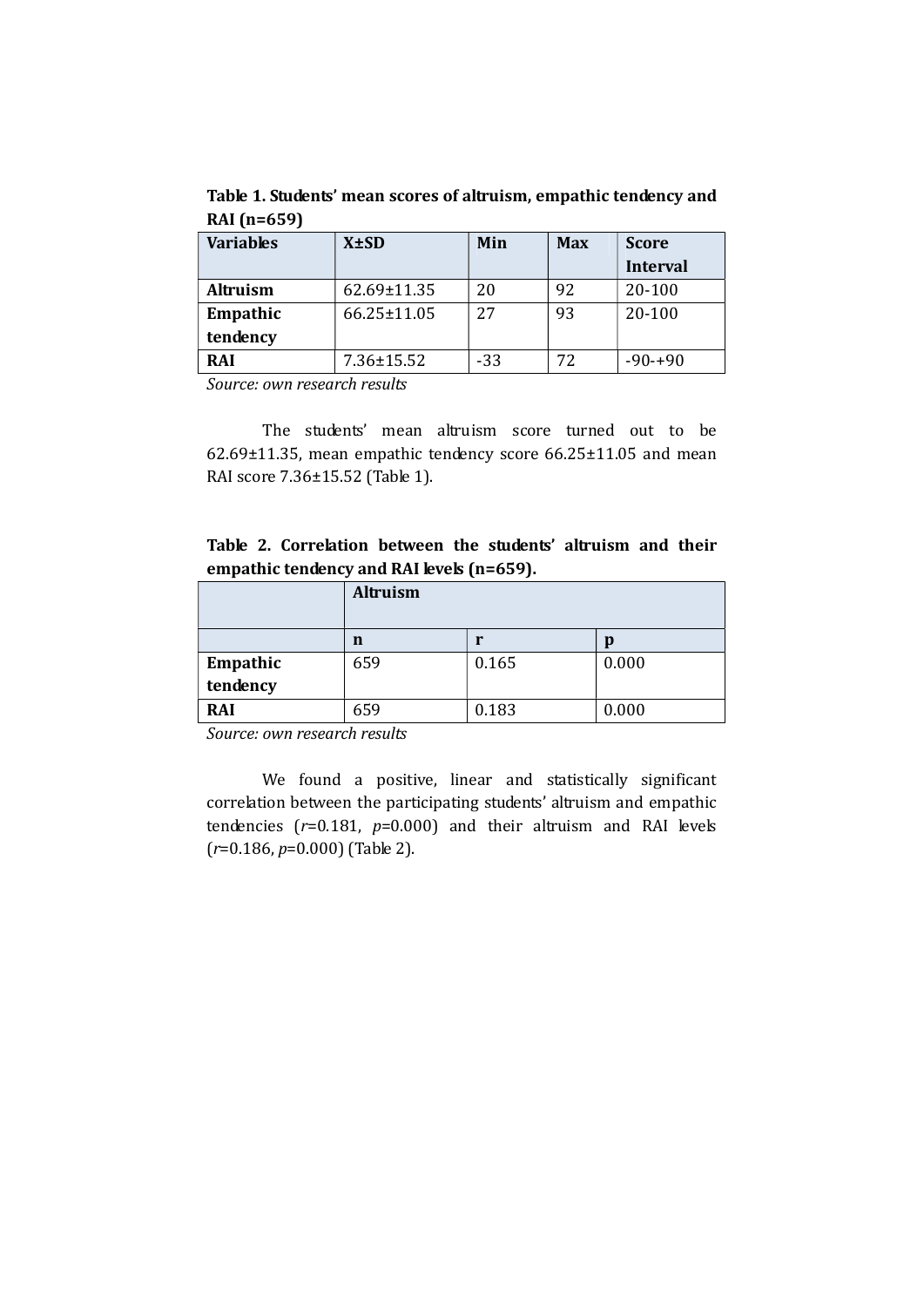Table 3. Comparison of certaincharacteristics of thestudentswiththemeanscores of Altruism, EmpathicTendencyand RAE(n=659).

| <b>Variables</b>      | <b>Altruism</b><br>range | <b>EmpathicTenden</b> | <b>RAE</b> range |
|-----------------------|--------------------------|-----------------------|------------------|
|                       | of points                | range<br>of<br>cy     | of points        |
|                       | $(20-100)$               | points                | $(-90-+90)$      |
|                       | $X \pm SD$               | $(20-100)$            | $X \pm SD$       |
|                       |                          | $X \pm SD$            |                  |
| <b>Age Group</b>      |                          |                       |                  |
| Under 20              | 66.22±10.79              | 62.69±11.69           | 9.36±15.84       |
| $21 - 25$             | 66.12±11.34              | 62.30±10.88           | $6.04 \pm 14.85$ |
| 26-29                 | 67.00±12.81              | 71.25±8.68            | $5.12 \pm 20.15$ |
| 30-35                 | 76.75±6.23               | 73.00±4.08            | 15.75±7.63       |
| Test**                | $X^2 = 4.627$ p=0.201    | $X^2 = 9.168$         | $X^2 = 13.699$   |
|                       |                          | $p=0.027$             | $p=0.003$        |
| Gender                |                          |                       |                  |
| Women                 | 65.86±10.91              | 62.38±11.72           | 8.08±15.48       |
| Men                   | 67.46±11.38              | 63.68±10.06           | 7.06±15.71       |
| Test*                 | $Z = -1.525$ p=0.303     | $Z = -1.030$ p=0.127  | $Z = -0.619$     |
|                       |                          |                       | $p=0.536$        |
| <b>Class of study</b> |                          |                       |                  |
| 1.                    | 66.45±10.61              | 62.94±11.57           | 10.56±16.9       |
|                       |                          |                       | $\theta$         |
| 2.                    | 65.81±11.66              | 63.46±10.74           | 7.78±15.16       |
| 3.                    | 66.42±12.00              | 61.00±11.95           | 2.69±11.93       |
| 4.                    | 66.46±9.00               | 62.79±11.11           | $9.23 \pm 15.46$ |
| Test $*$              | $X^2=0.085$ p=0.994      | $X^2 = 2.969$ p=0.396 | $X^2 = 25.052$   |
|                       |                          |                       | $p=0.000$        |
| <b>Family type</b>    |                          |                       |                  |
| Nuclearfamily         | 66.08±11.14              | 62.75±11.47           | 8.16±15.50       |
| Broadfamily           | 68.81±9.95               | 62.37±10.62           | $6.43 \pm 14.53$ |
| Brokenfamily          | 59.40±8.63               | 61.40±9.94            | $6.60 \pm 23.41$ |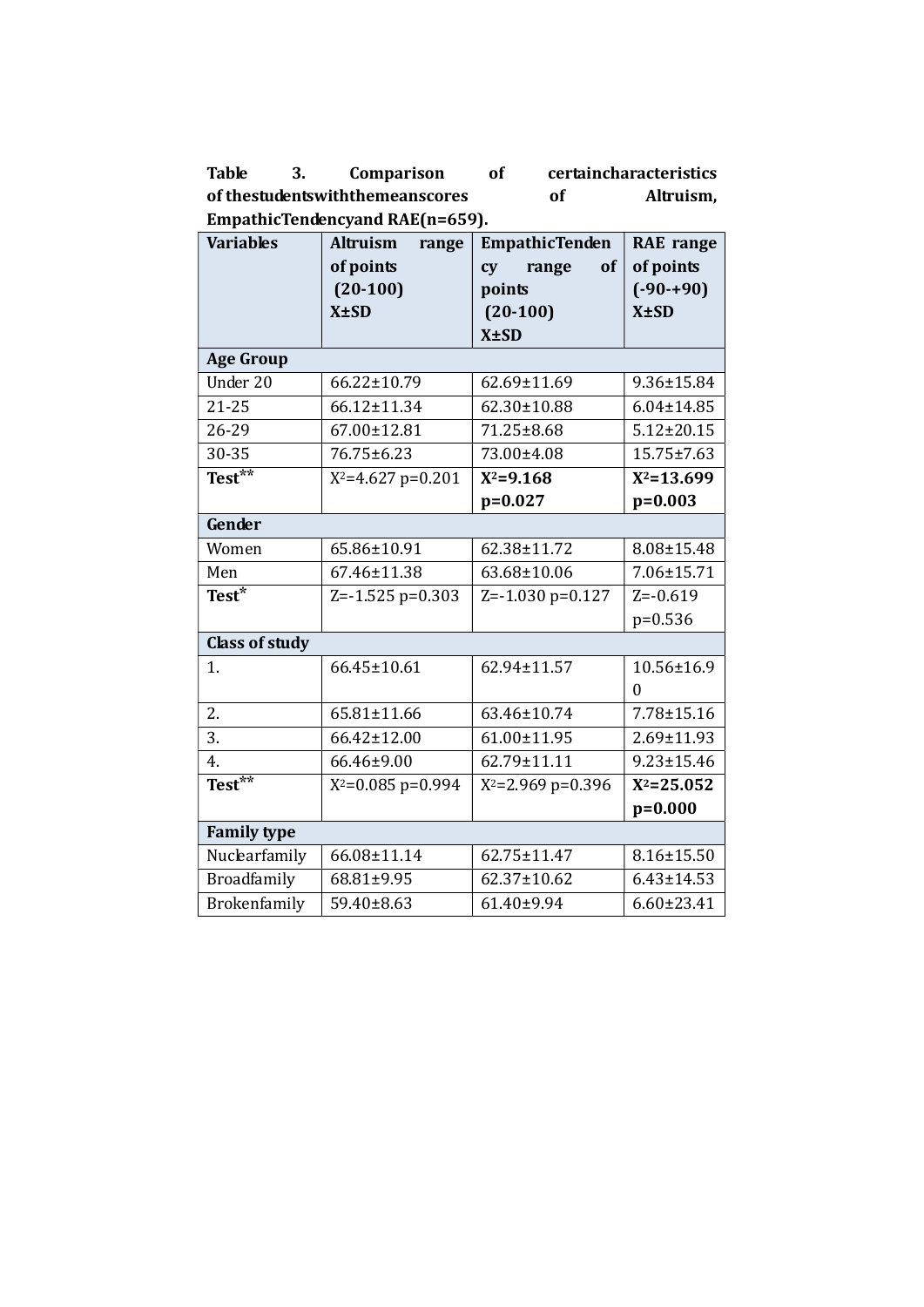| Test $\overline{ }$ **        | $X^2 = 8.374$         | $X^2=0.284$ p=0.868   | $X^2 = 1.845$    |  |  |  |
|-------------------------------|-----------------------|-----------------------|------------------|--|--|--|
|                               | $p=0.015$             |                       | $p=0.397$        |  |  |  |
| <b>Described themselves</b>   |                       |                       |                  |  |  |  |
| Well-adjusted                 | 67.21±10.99           | $62.99 \pm 11.45$     | $10.13 \pm 15.6$ |  |  |  |
| and joyful                    |                       |                       | 2                |  |  |  |
|                               |                       |                       |                  |  |  |  |
| Nervous-                      | 63.47±12.25           | $61.52 \pm 10.96$     | $5.82 \pm 15.20$ |  |  |  |
| stressed                      |                       |                       |                  |  |  |  |
| <b>Hesitant-</b>              | 64.90±9.21            | $62.62 \pm 11.35$     | $0.47 \pm 12.66$ |  |  |  |
| fragile                       |                       |                       |                  |  |  |  |
| Test**                        | $X^2 = 11.597$        | $X^2 = 2.232$ p=0.328 | $X^2 = 38.610$   |  |  |  |
|                               | $p=0.003$             |                       | $p=0.000$        |  |  |  |
| Pleased with their profession |                       |                       |                  |  |  |  |
| Not pleased                   | 61.78±14.28           | 60.36±12.08           | $7.21 \pm 18.20$ |  |  |  |
| Middlingpleas                 | 64.70±10.80           | $60.31 \pm 10.55$     | $6.76 \pm 15.03$ |  |  |  |
| ed                            |                       |                       |                  |  |  |  |
| Pleased                       | 68.15±10.35           | 64.99±11.45           | $9.06 \pm 15.50$ |  |  |  |
| Test**                        | $X^2 = 18.828p = 0.0$ | $X^2 = 30.398p = 0.0$ | $X^2 = 7.276$    |  |  |  |
|                               | 00                    | 00                    | $p=0.026$        |  |  |  |

\*Mann Whitney U test

⃰ ⃰Kruskal Wallis test

Source: own research results

A review of the mean overall Altruism Scale scores of the students (Table 3) showed that the students who lived in a broad family, described themselves as well-adjusted / joyful and were pleased with their profession had higher mean overall altruism scores; age, gender and the class in which they studied did not affect the mean overall scores ( $p$ <0.05). The mean emphatic tendency scores were higher in students aged between 30 and 35 and who were pleased with their profession; there were no statistically significant changes between the mean scores with respect to gender, the class in which they studied, self-description, and family type  $(p<0.05)$ . The mean RAE scores were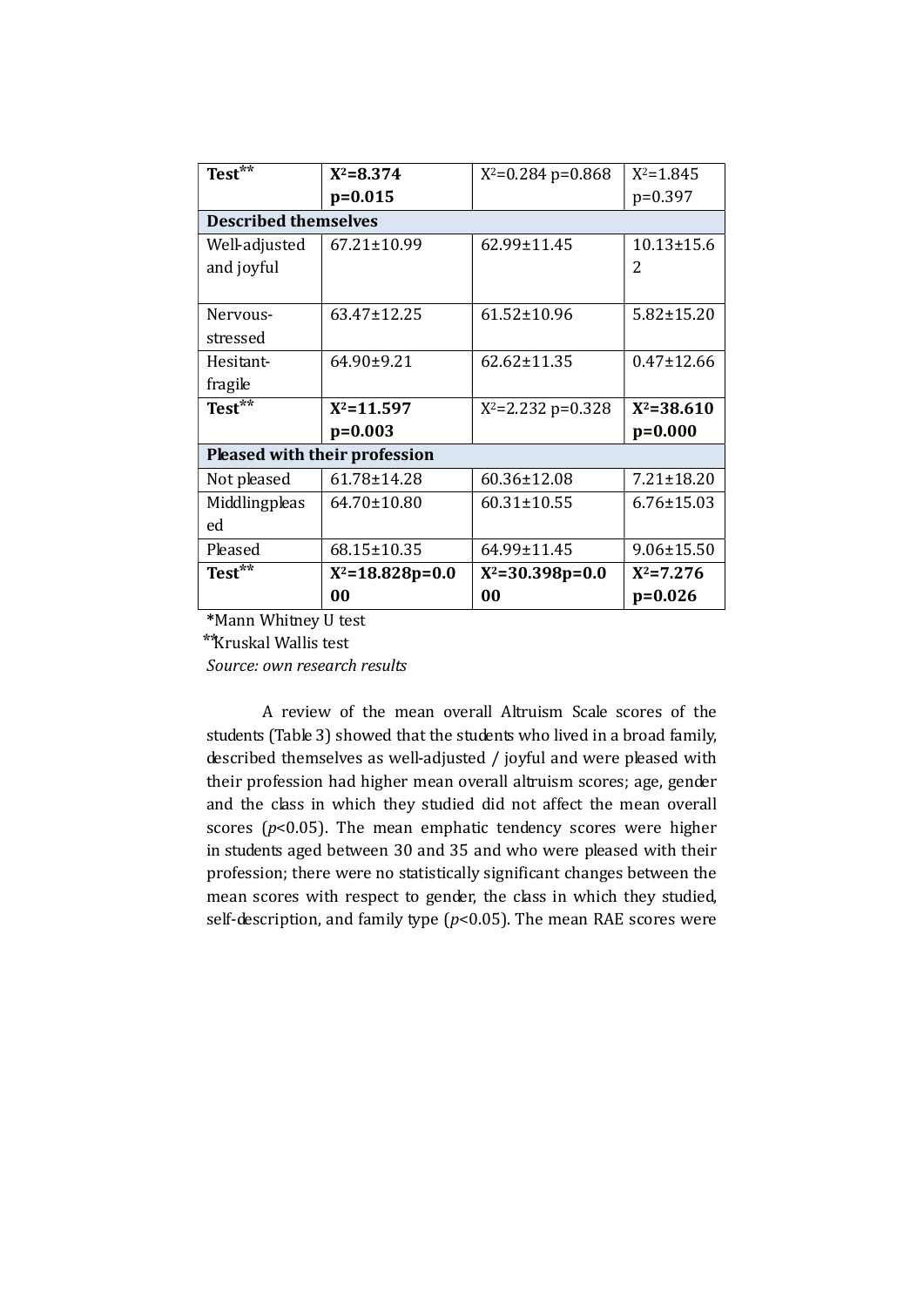higher in the students who were aged between 30 and 35, who studied in the first class, who described themselves as well-adjusted / joyful and who were pleased with their profession; there was no significant difference in the mean scores with respect to gender and family type  $(p<0.05)$ .

## Disscusion

Altruist behavior is quite valuable in the profession groups that provide healthcare services because altruist people act for the benefits of others rather than for their own interests [20]. Altruism is one of the professional values that form the basis of nursing practices and nursing has been defined as one of the most helpful/altruist occupations throughout its history [21,3,8]. Pehlivan and Lafçı [22] found in their study that the mean altruism score of nursing students was 66.28±10.29, indicating that they were altruist above the moderate level; Avcı, AydınandÖzbaşaran [23] found in their study that the mean altruism score of nursing students was 70.16±9.94, indicating that they were altruist above the moderate level; and Arpacı and Özmen[24] found in their study that the overall mean altruism score of nursing students was 72.85±8.18, again indicating that they were altruist above the moderate level [22]. As a result of our study, we also found that theoverall mean altruism score of nursing students was 62.69±11.35, showing that the students were altruist above the moderate level(Table 1). Based on this result of our study, which is similar to those of other studies, we can say that nursing students have the merit of altruism as one of the professional values of nursing, and having this merit, they will wish to help people with a deep affection.

The ability to empathize is significant in establishing sound interpersonal communication. Healthy communication enables understanding and being understood. For this reason, nurses should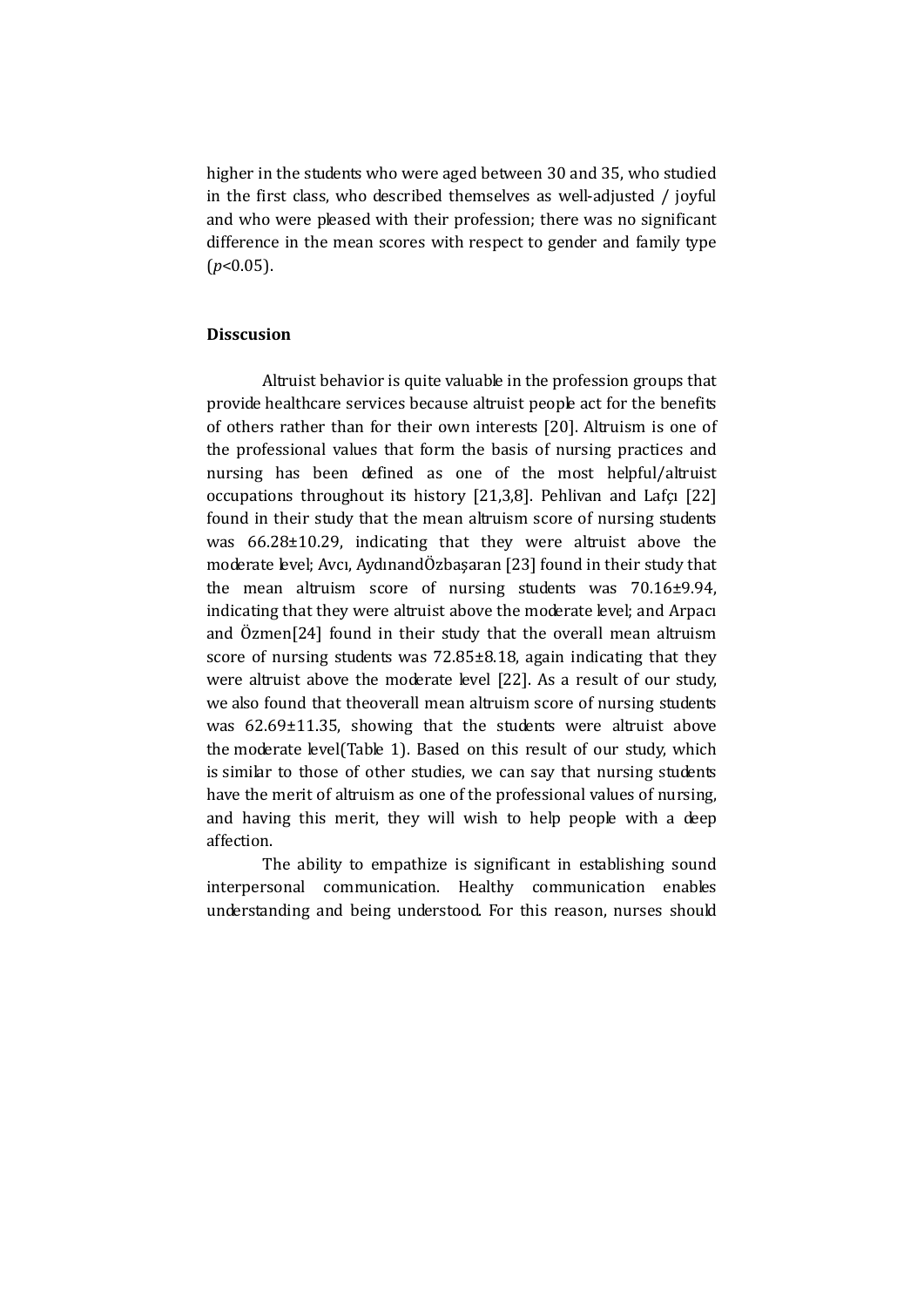have the skills to empathize their patients to be able to understand them. When nurses fail to empathize effectively, it will be impossible for them to understand the feelings and thoughts of their patients. Empathy and communication skills are important to achieve a good quality nursing care [25].

Avcı, Aydın andÖzbaşaran[23] reported in their study that the mean empathic tendency score of nursing students was 67.66±6.20. In their study to determine the effect of education on empathic tendency, Karaca, Açıkgöz and Akkuş [26]found that the pre-education mean empathic tendency score of nursing students was 163.6±29.03. The mean empathic tendency score of nursing students turned out to be X: 69.55 in the study of Tutuk, Al and Doğan[27] and 69.94±8.44 in the study of Arpacı and Özmen [24]. As in other studies made in Turkey, our study also showed that the empathic tendency of nursing students was at a moderate level (66.25±11.05)(Table 1). These results suggest that the necessary changes should be made and implemented in the nursing education programs to improve the empathic tendencies of nursing students beyond the moderate level they had during their education. People with higher empathic tendencies demonstrate more helping behavior [25]. It has been reported that nurses with a higher tendency to empathize have a better chance of identifying patient problems and helping them more effectively than those with a lower empathic tendency [28]. Arpacı and Özmen [24] have found in their study a positive but weak correlation between altruism and empathic tendency among nursing students. Mehrabian and Epstein [29] have found a positive correlation between helpfulness and empathic behavior. In their study investigating the relationship between empathy and altruism in nursing students, Avcı, Aydın andÖzbaşaran[23] have found a positive and statistically significant correlation between the empathic tendencies and altruism levels of students. We also found in our study a positive and statistically significant correlation between altruism and empathic tendency (Table 2). This result means that as the empathic tendencies of nursing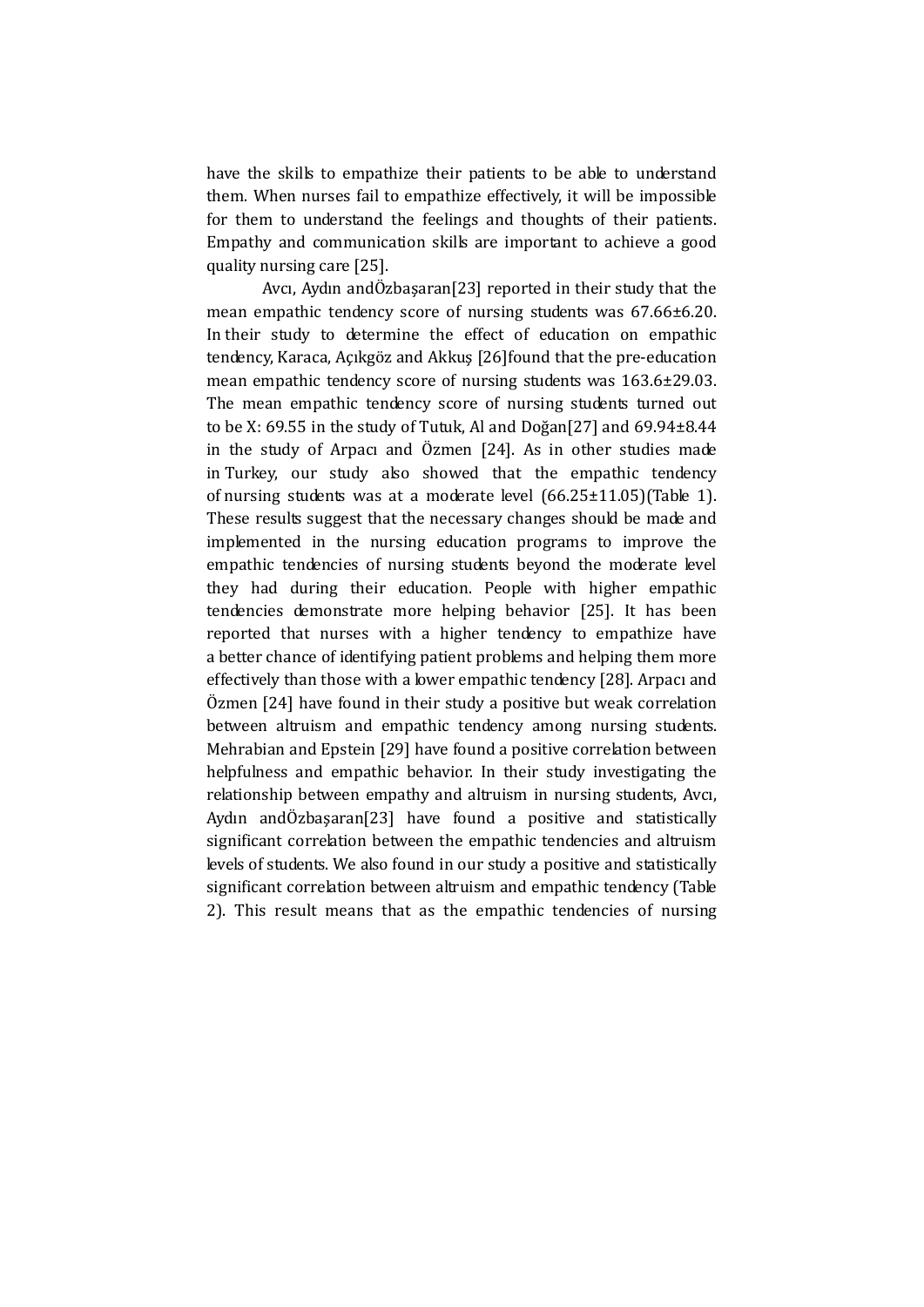students increase, their altruism levels also increase. In the light of this result of our study, we think that providing nurses with education to develop their altruism and empathic tendency during their nursing education will contribute to the improvement of the relationship between altruism and empathy.

In order for health professionals to be able to provide quality healthcare services and be satisfied with the services they provide, they need to be bold type of persons [30]. We found in our study that the nursing students were timid/passive as evidenced by their mean RAE score (Table 2). Contrary to our study result, other studies made in Turkey have shown that nursing students are bold [30,31,32,33]. This result of our study suggests that the educational activities to improve the level of boldness of the nursing students in the schools where our study was carried out should be reviewed and improved. We also found in our study a statistically significant correlation in the positive direction between the altruism and RAE levels of the nursing students (Table 2). This result means that as the level of boldness increases in nursing students, the level of their altruism also increases. It also shows that increasing the boldness of nursing students during their education will lead to an increase in the level of their altruism.

It has been reported that tendency for altruism lies in the foundation of nursing practices and persons with a high tendency for altruism choose the nursing profession because they wish to help people with a deep affection [34]. The study results also showed that students who were pleased with their profession had higher mean altruism scale scores than those who were not pleased with their profession (Table 3). This result is important in determining the magnitude of the helping care that should be given by nurses to healthy and ill individuals/families, and the society so that they can provide more comprehensive and qualified care today and in the future.

Altruistic behavior is reported to take place as a result of learning and to improve in a supportive and coherent family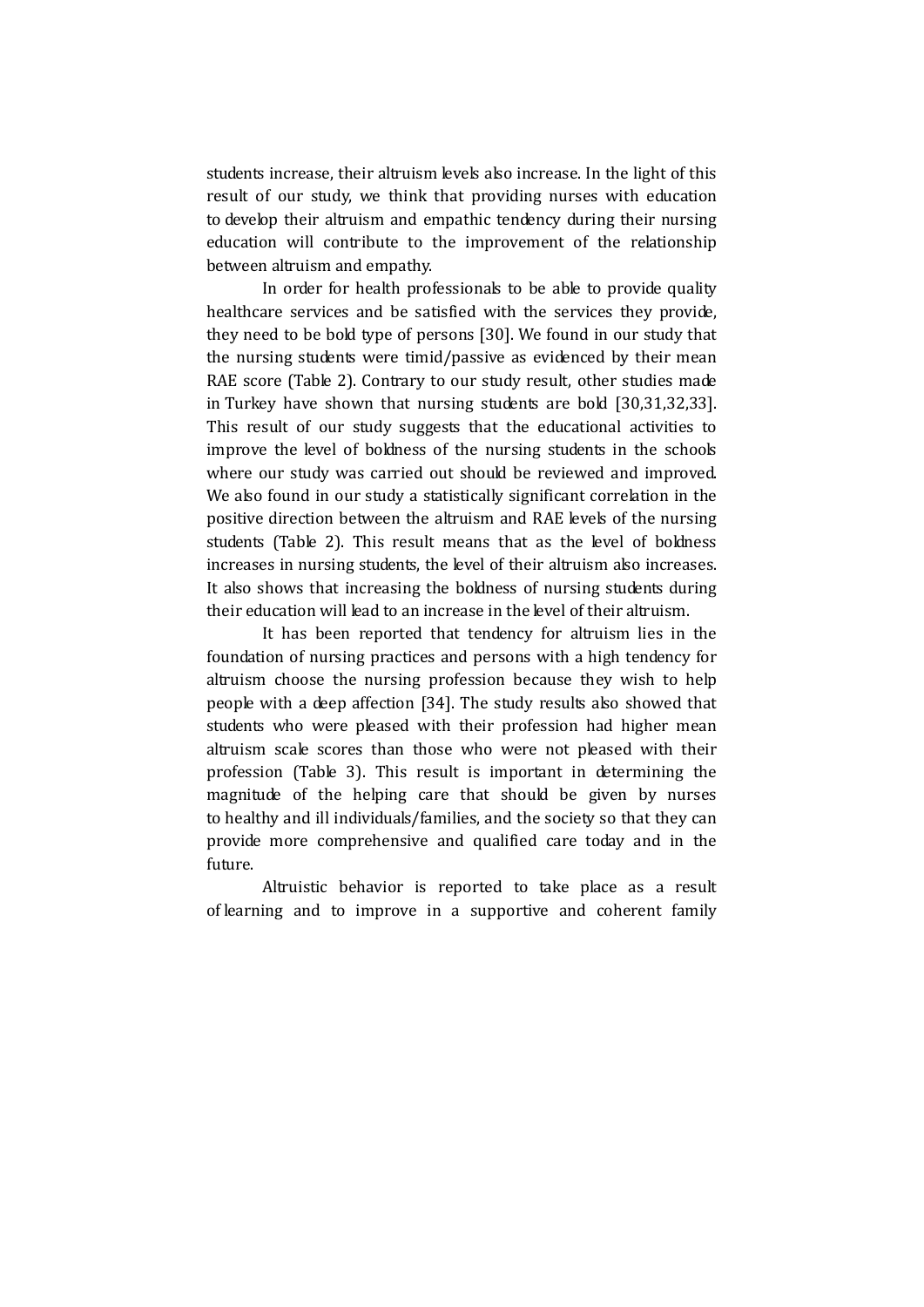environment that will serve as a positive model [23]. The present study results showed that students living in broad family environment had higher mean altruism scores than those living in nuclear or broken families (Table 3). This result suggests that students with broken families had also less responsibility towards their family in the past compared to students with broad families and shows that a positive family model has an impact on altruism.

It has been reported in the literature that altruistic behavior makes a person happy and it is a type of behavior that suits the sense of duty [34]. The results of the present study also suggest that altruistic behavior increases happiness and makes one feel pleased as the students who described themselves as well-adjusted and joyful had higher scores of altruism (Table 3).

Empathy is known to lead to altruistic behaviors to relieve others' troubles and it forms the basis for altruistic behavior [23]. The results of the present study showed that the mean emphatic tendency scores of the students were higher between ages 30 and 35 (Table 3). Nazik and Aslan[35] have found in their study with nursing students that the empathic skills improve with advancing age. Increased tendency for empathy with advancing age shows that individual age is effective on the tendency for empathy.

The study results showed that the mean Emphatic tendency scores were higher in students who were pleased with their profession (Table 3). It was also found in the study of Arpacı and Özmen [24] that those who were pleased with studying in the nursing department had higher empathic tendency scores. These results are important in that they show, as in the literature, that persons who are pleased with their profession and have high Empathic tendencies will be more inclined to help the person they think is in need [23].

The finding in the study results that the students who were aged between 30 and 35, who described themselves as well-adjusted / joyful and who were pleased with their profession had higher mean RAE scores (Table 3) is important not only in the sense of educating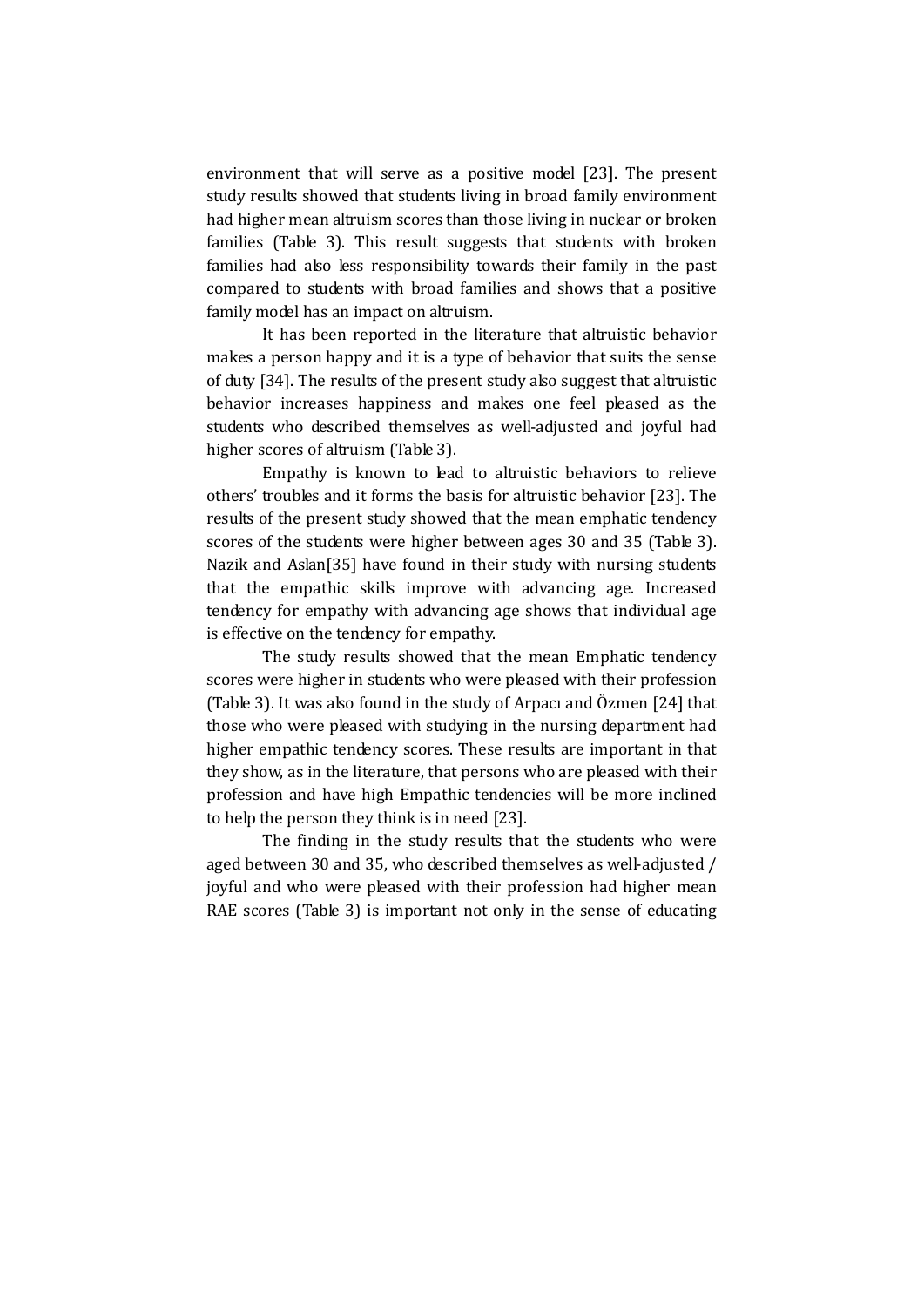today's students as future nurses who are more extroverted, are able to establish healthy relationships, and have high levels of selfacceptance, self-confidence and self-respect, but also in the sense of personal fulfillment and professional satisfaction[25]. Their level of extroversion will also be influenced by their education life, adaptation to the university life, advancing age, increasing clinical skills, adaptation to hospital setting, learning and implementing the techniques for communication and coping with stress [32].

Looking at the mean RAE scores of the students with respect to their grades, we see that the students studying in the 1st class had higher mean scores than those studying in other classes (Table 3). Similar to our study results, some studies have also reported that nursing education as a pressuring and stressful experience affects the level of boldness in the students negatively with boldness scores dropping with advancing grades [32]. According to Begley and Glacken [36], pressure is felt by nurses in both their classes and clinics starting from their early years of education. Similar to our results, this situation is important as it may prevent care to be practiced at the desired level by affecting the quality of the services provided by nurses.

In conclusion, there was a statistically significant correlation in the positive direction between the altruism and empathic tendencies of the students and between their altruism and RAE levels. This follows that as the empathic tendencies and boldness levels of students increase, their altruism also improves.

#### **Conclusions**

We found in our study that as students' empathic tendencies and assertiveness levels increased, their altruism levels also went up.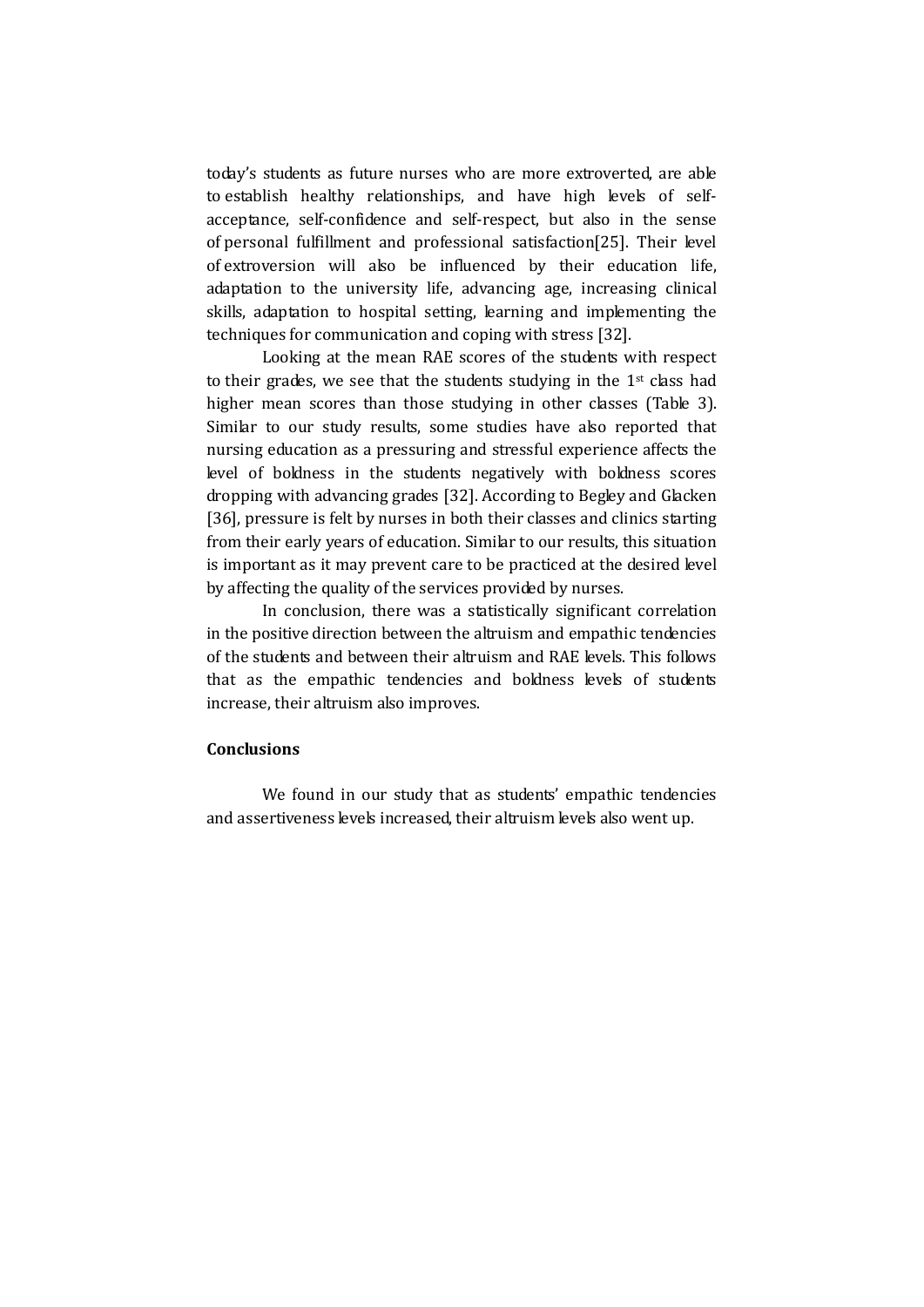## Recommendations

The results of our study shows that in nursing education empathic tendency and assertiveness should be improved in students so that their professional altruistic values are also improved and there is a need to carry out the activities required to achieve this in nursing education.

## Limitations

The present study covered the students of Nursing Department of the Health Collages of only two universities in the Central Anatolia Region of Turkey; therefore, the results obtained from the study cannot be generalized to all nursing students.

## Bibliography/Bibliografia:

1.Ersanlı K., Çabuker N.D. Psychometric properties of the altruism scale. Electronic Journal of Social Siıences 2015; 14(52), 43-53. http://dx.doi.org/10.17755/esosder.70589

2.Öz F. Altitude in nursing (helping). Journal of Cumhuriyet University School of Nursing 1998; 2(1):53- 58.

3.Gormle K.J. Altruism: a framework for caringand providing care. International Journal of NursingStudies 1996; 33(6), 581-588. https://doi.org/10.1016/S0020-7489(96)00013-2

4.Dökmen Ü. Communication Conflicts and Empathy (İletişim Çatışmaları ve Empati) 2005; 5nd ed. İstanbul, Sistem Yayıncılık.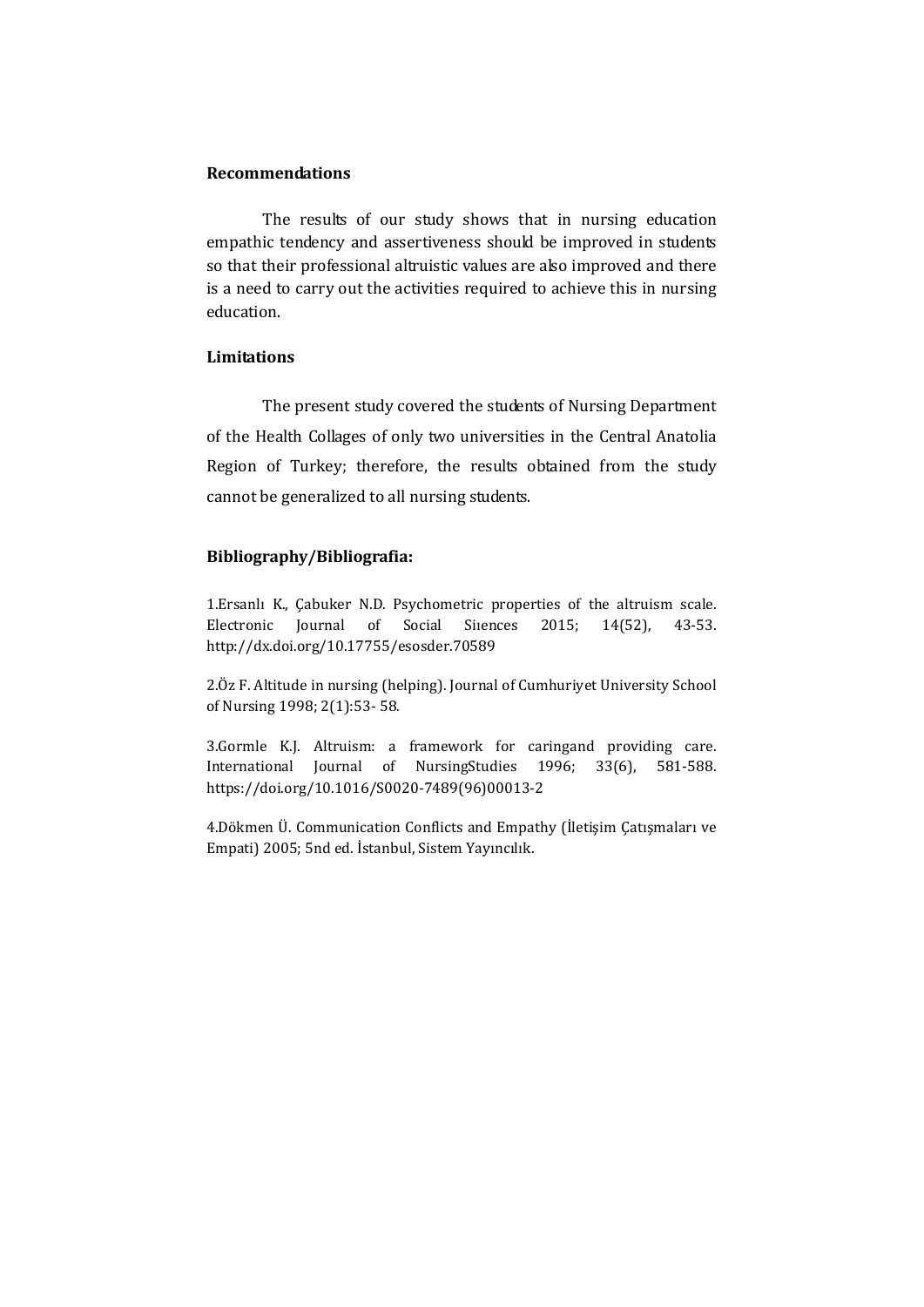5.Eisenberg N., Fabes R.A., Spinrad T.L. Prosocialdevelopment, Damon W, Lerner RM (eds): Handbook of Child Psychology. 2006; John Wiley&Sons, Newyork, pp. 646–719.

6.Batso C.D. Altruismandprosocialbehavior, Weiner IB (ed): Handbook of SocialPsychology 2003; John Wiley&Sons, Inc., Newyork, pp. 463–485.

7.Eisenberg N. Distinctions among various modes of empathy-related reactions: A matter of importance in humans. Behavioraland Brain Sciences 2002; 25(1), 33-34. https://doi.org/10.1017/S0140525X02350015

8.McCamant K.L. Humanistic nursing, interpersonal relations theory, and the empathy-altruism hypothesis. Nursing Science Quarterly 2006; 19(4), 334- 338.

9.Özcan A. Hemşire-Hasta İlişkisi ve İletişim. 2nd ed. 2006; Ankara, Simtel Ofset.

10.Batmaz M., Buzlu S., Kutlu Y., Pektekin Ç. Investigation of the assertiveness leveland self-esteem of the senior students of Istanbul University Health Services Vocational School Nursing Program. Nursing Bulletin 1999; 11(43-44), 173-183.

11.Khalil E.L. What is altruism? Journal of Economic Psychology 2004; 25(1), 97-123. https://doi.org/10.1016/S0167-4870(03)00075-8

12.Ismen A.E., Yildiz S.A.The relationship between altruism, assertiveness and attitudes toward steaching profession. Educational Administration: Theory and Practice 2005; 42, 151-166.

13.Rushton J.P., Fulker D.W., Neale M.C., Nias D.K., Eysenck, H.J. Altruism and aggression: The heritability of individual differences. Journal of Personality and Social Psychology 1986; 50(6), 1192-1998. http://dx.doi.org/10.1037/0022-3514.50.6.1192

14.Hoyuelos S.B., Fraile C.L., Weis D., Urien E.D.L., Elsden C.A., Schank, M.J. Nursing profession a values: validation of a scale in a Spanishcontext. Nurse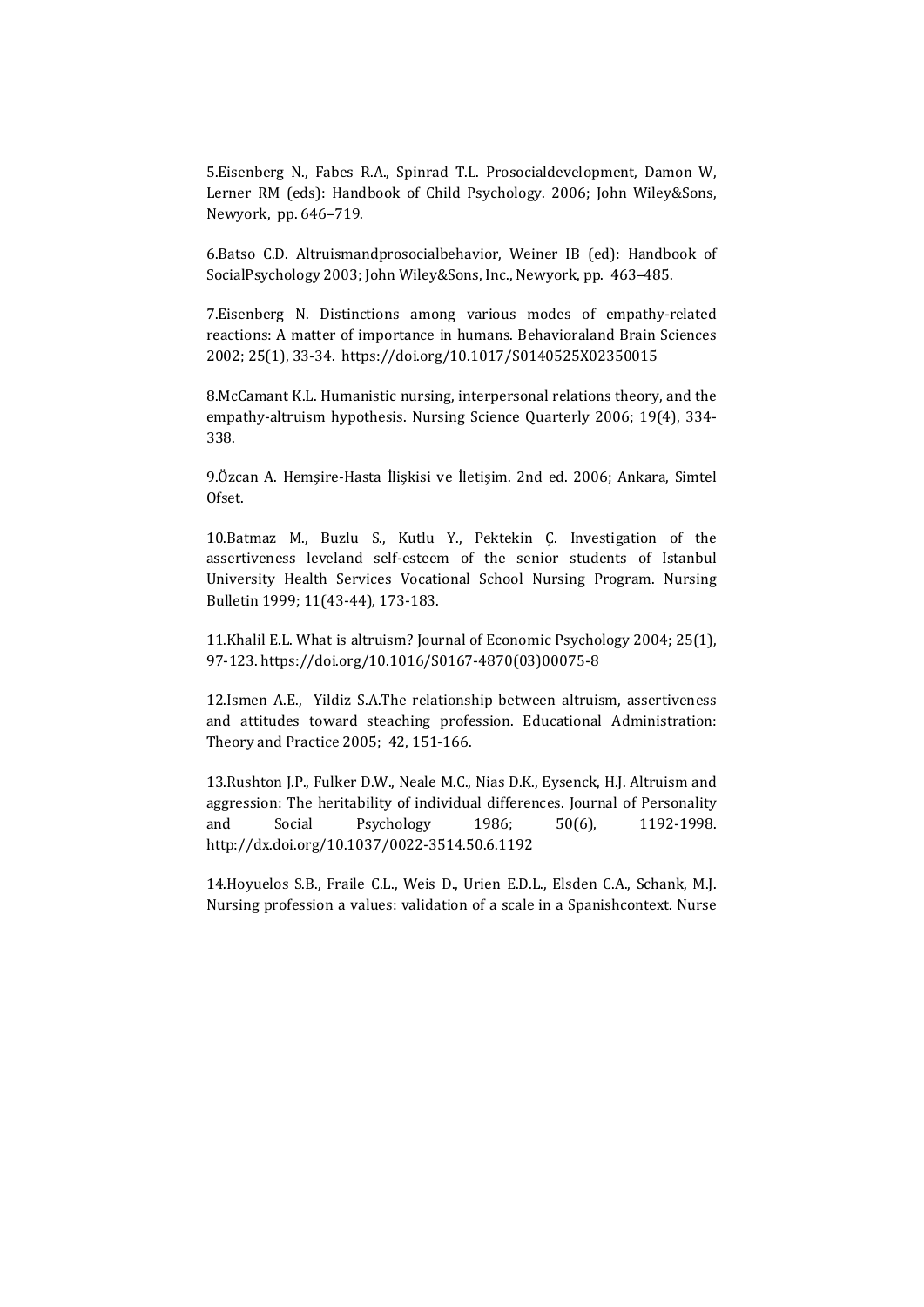Education Today 2010; 30(2), 107-112. https://doi.org/10.1016/j.nedt.2009.05.010

15.Bang K. S., Kang J. H., Jun M. H., Kim H. S., Son H. M., Yu S. J., Known M.K., Kim J.S. Professional values in Korean undergraduate nursing students. Nurse EducationToday 2011; 31(1), 72-75.

https://doi.org/10.1016/j.nedt.2010.03.019

16.London P., Bower R.K. Altruism, extraversion, andmentalillness. The Journal of social psychology 1968 76(1), 19-30. http://dx.doi.org/10.1080/00224545.1968.9919819

17.Akbaba S.: Validity and reliability study of adaptation of the scale of Turkishness to Turkish. Erzincan University Journal of Education Faculty 2001; 3(2), 85-95.

18.Dökmen Ü.: Measuring empathy based on a model and improving it by psychodrama. Ankara University Journal of Faculty of Educatıonal Sciences 1998; 21(1-2), 155-190.

19.Voltan N. RathusAssertiveness Inventory validity and reliability study. Journal of TurkishPsychology 1980; 10, 23-25.

20.Kılınç E., Kılıç M., İpekçi N. Sağlık Hizmetleri Meslek Yüksek Okulu Öğrencilerinin Benlik Saygısı, Atılganlık ve Özgecilik Düzeyler ile Aralarındaki İlişkinin İncelenmesi. Karadeniz Sosyal Bilimler Dergisi 2016; 8(15); 379-398.

21.Rognstad M.K., Nortvedt P., Aasland O. Helping motives in late modern society: values and attitudes among nursing students. Nursing Ethics 2004; 11(3), 227-239.

22.Pehlivan S., Lafçı D. Altruism levels of nursing students, Gaziantep Medical Journal 2014; 20(1), 29-34.

23.Avcı D., Aydın D., Özbaşaran F. The relation of empathy-altruism and the investigation of altruistic behaviour with regard to some variables of nursing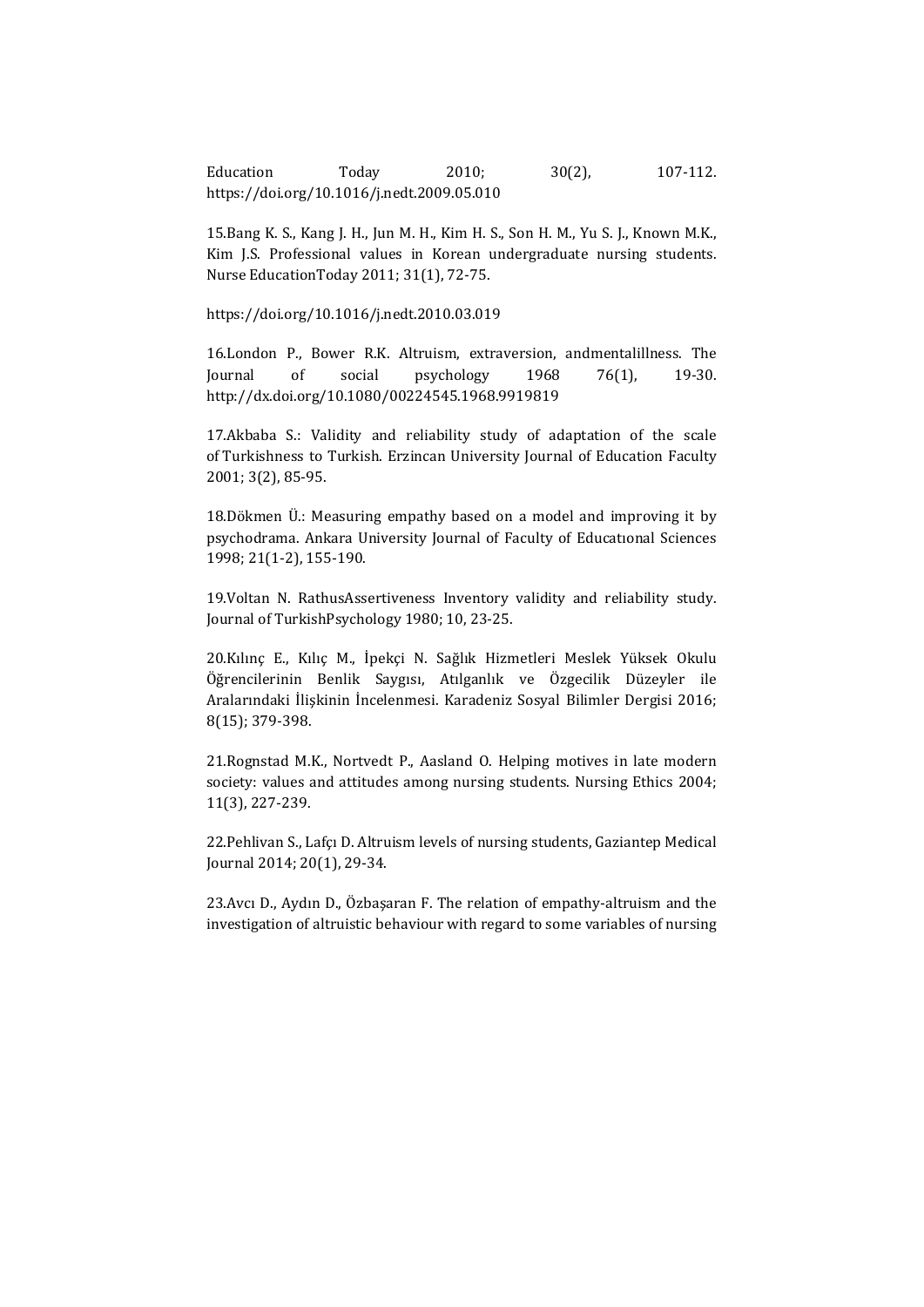students. Balıkesir Healthand Sciences Journal 2013; (2), 108-113. https:// doi.org/10.5505/bsbd.2013.04706

24.Arpacı P., Özmen D.: Levels of nursing students and the relationship between altruism and empathic tendencies. Journal of Nursing Education and Research 2014; 11(3), 51-57.

25.Cen H.T., Yilmaz F.T., Unuvar O.P., Demirkaya F.: Emphatic skill levels of primary health care workers. Journal of Psychiatric Nursing 2012; 3(1), 6- 13. http://dx.doi.org/10.5505/phd.2012.09797

26.Karaca A., Açıkgöz F., Akkuş D.: Can empathy with empathic skill and empathic tendency be developed? A health care college example. Acıbadem University Journal of Health Sciences 2013; 4(3), 118– 122.

27.Tutuk A., Al D., Doğan S. Determining communication skills and emphatic levels of nursing students. Journal of Cumhuriyet University School of Nursing 2002; 6(2), 36-41.

28.Öz F. Altitude in nursing (helping). Journal of Cumhuriyet University School of Nursing 1998; 2(1):53- 58.

29.Mehrabian A., Epstein, N.A. Measure of emotional empathy. 1972; http://onlinelibrary.wiley.com/doi/10.1111/j.1467- 6494.1972.tb00078.x/abstract

30.Adana F., Aktaş B., Erdağı S., Eliş S., Alkan H., Uluman Ö. Determining Assertiveness Level of Student Health Officering and Nursing. Journal of Anatolia Nursing and Health Sciences 2009; 12(2), 51-56.

31.İlhan N., Sukut Ö., Akhan L.U., Batmaz M. The effect of nurse education on the self-esteemand assertiveness of nursing students: A four-year longitudinal study. Nurse Education Today 2016; 39, 72-78. https://doi.org/10.1016/j.nedt.2015.12.026